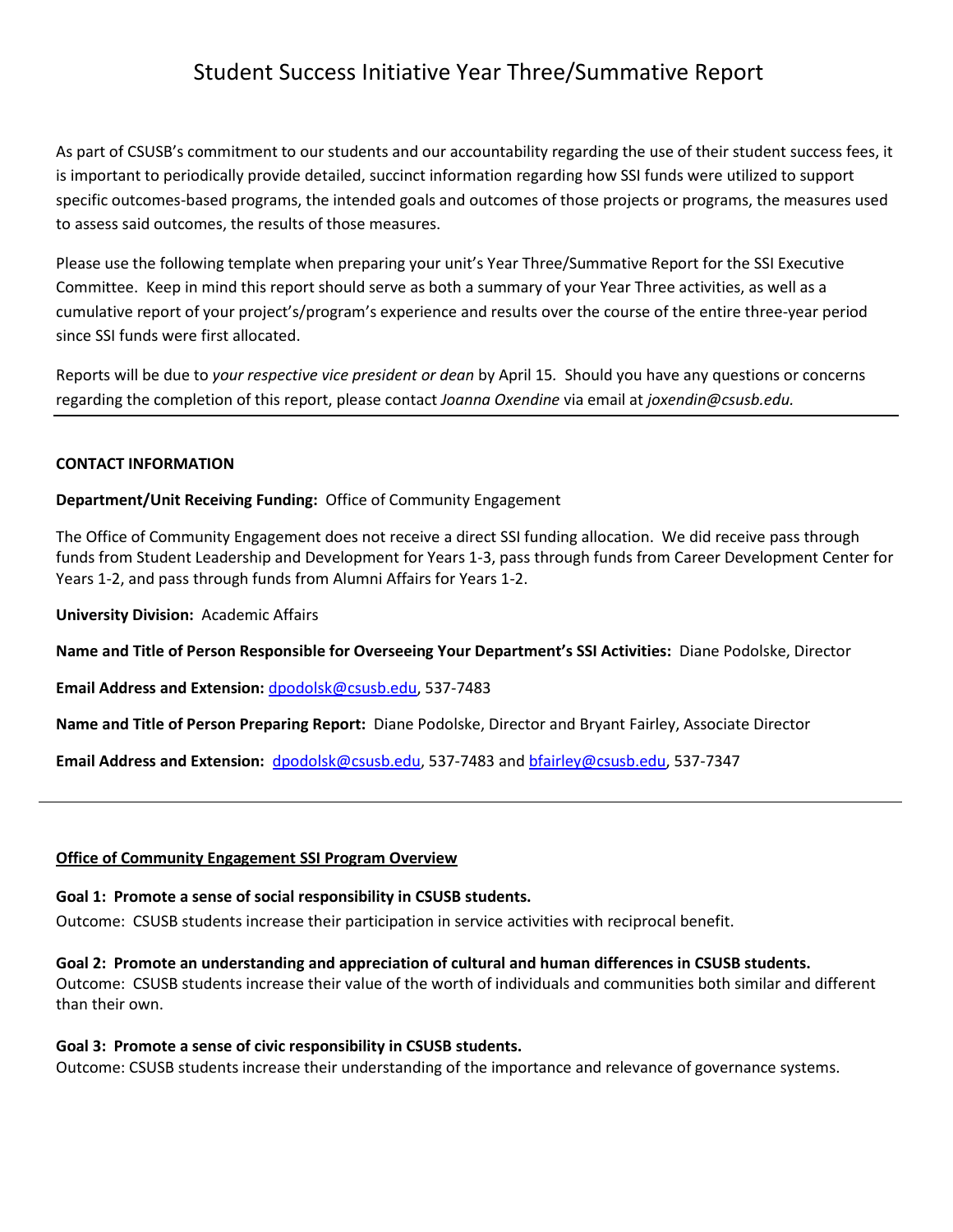**SSI-FUNDED ACTIVITIES:** (Please list and describe the activities undertaken for each year of the initial SSI allocation. If no activities were undertaken or funded for a particular year, please explain why.)

## **Year 1**

#### **Goal 1: CSUSB students will develop a greater level of social responsibility.**

- Activity 1: Develop and implement the annual Community Engagement and Volunteer Fair.
	- The Fair brings over 30 nonprofit agencies to campus for a one day event to promote volunteer opportunities and public sector internships to CSUSB students, faculty and staff. The Fair was funded with pass through dollars from the Career Development Center and Student Leadership and Development.
- Activity 2: Develop and implement training for philanthropy chairs in CSUSB student organizations and Greek Chapters. All costs for this activity were funded with pass through dollars from Student Leadership and Development.
	- 2.1: Annual Club Conference presentation

Philanthropy and service chairs from various student organizations/Greek Chapters receive in-depth training on all aspects of successful service/philanthropy programming, including marketing, event planning, volunteer recruitment, sponsorships and record keeping.

2.2: Weekly service project emails advertising service activities Philanthropy/service chairs and other interested students receive weekly emails with current volunteer opportunities at local nonprofits, schools and government agencies.

#### **Goal 2: CSUSB students will develop an understanding and appreciation of cultural and human differences.**

Activity 1: Develop and implement the Alternative Break Program.

1.1: Alternative Spring Break

The Alternative Spring Break is a drug/alcohol free trip that promotes service learning, develops leadership skills, and creates strong bonds among its participants. Students spend their Spring Break week in Big Bear volunteering for several nonprofit agencies, and they also participate in multiple outdoor recreation activities. The program was developed in partnership with and funding from ASI, Outdoor Recreation and Student Leadership and Development.

1.2: Alternative Summer Break

The Alternative Summer Break was modeled on the successful Spring Break program, with enhanced learning opportunities and cultural experiences by leaving the Inland Empire and traveling to Monterey Bay. The program was developed in partnership with and funding from ASI, Outdoor Recreation and Student Leadership and Development.

# Activity 2: Recruit and facilitate student participation in Service Learning Internships.

2.1: Career Development Center Internships

Service learning internships provide students with an opportunity to earn academic units and gain professional work experience by completing an in-depth service experience with a nonprofit, school or government agency. Students enroll in an internship/independent study course and are placed in an internship experience that is relevant to their major/career goals. After students complete all of the requirements for academic credit, which typically include at least 100 hours of service and a reflective essay, they receive a \$1,000 stipend to assist with academic expenses. The stipend was provided with pass through dollars from the Career Development Center.

2.2: Alumni Affairs Internships

The same service learning internship program, with student stipends funded by pass through dollars from Alumni Affairs.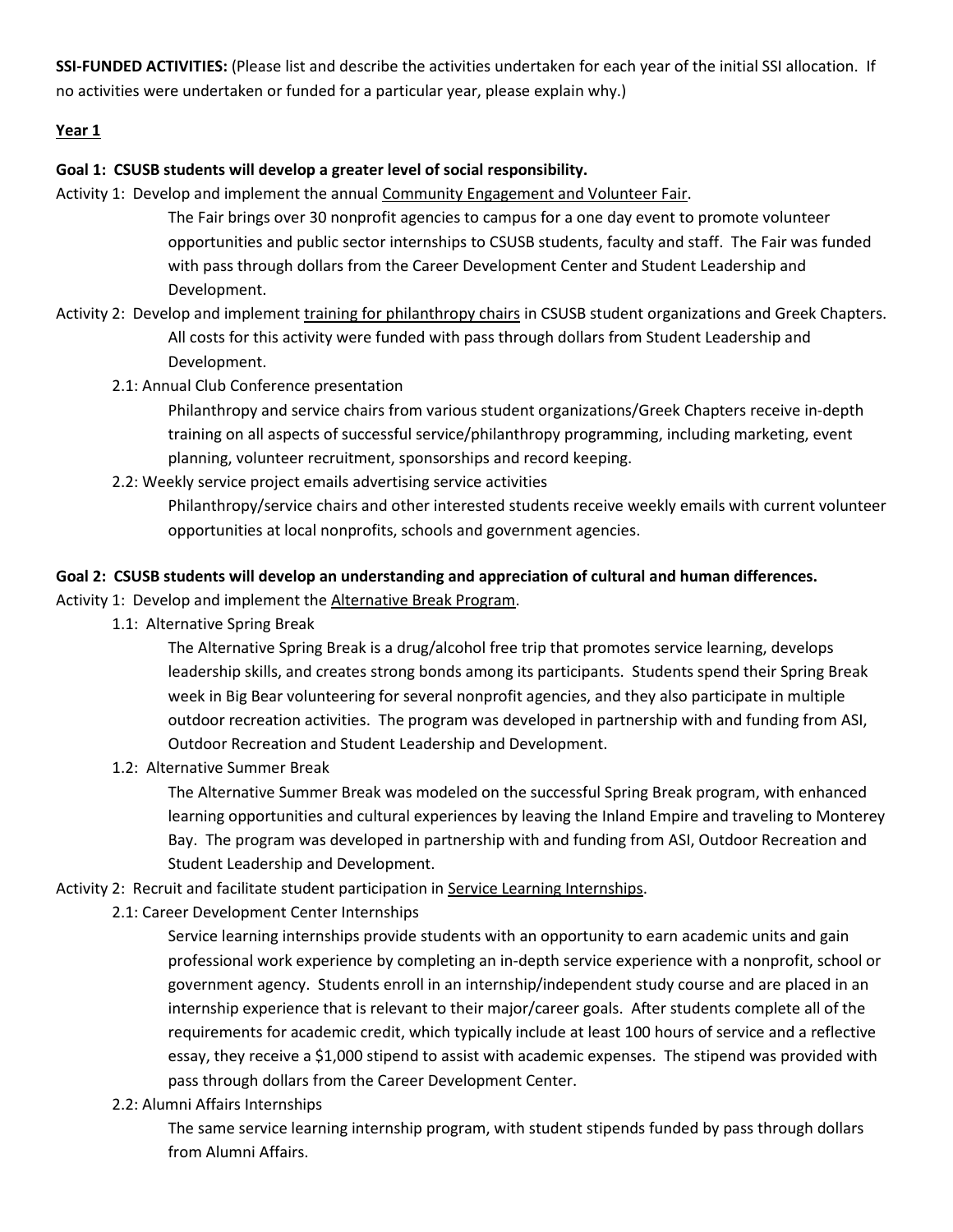Activity 3: Facilitate service opportunities for the G.I.V.E. living/learning community.

Several service opportunities were created and facilitated for students living in the G.I.V.E. living/learning community. Leadership development opportunities were also provided for the G.I.V.E. Resident Assistant.

Activity 4: Facilitate student participation in the DisAbility Sports Festival.

The DisAbility Sports Festival provides opportunities for people of all abilities to participate in a wide variety of physical activities. CSUSB students serve as the primary volunteers for this event, with OCE providing the volunteer coordination.

# **Year 2**

# **Goal 1: CSUSB students will develop a greater level of social responsibility.**

Activity 1: Develop and implement the annual Community Engagement and Volunteer Fair.

The Fair brings over 40 nonprofit agencies to campus for a one day event to promote volunteer opportunities and public sector internships to CSUSB students, faculty and staff. The Fair was funded with pass through dollars from the Career Development Center and Student Leadership and Development.

Activity 2: Develop and implement training for philanthropy chairs in CSUSB student organizations and Greek Chapters. All costs were funded with pass through dollars from Student Leadership and Development.

2.1: Annual Club Conference presentation

Philanthropy and service chairs from various student organizations/Greek Chapters receive in-depth training on all aspects of successful service/philanthropy programming, including marketing, event planning, volunteer recruitment, sponsorships and record keeping.

2.2: Weekly service project emails advertising service activities

Philanthropy/service chairs and other interested students receive weekly emails with current volunteer opportunities at local nonprofits, schools and government agencies.

Activity 3: Promote student participation in National Days of Service.

Student volunteers were referred to the local United Way's Make a Difference Day event. OCE also coordinated a MLK Day service project at Central City Lutheran Mission with the SAAB, SAAS, and Black Scholars student organizations. All costs for this activity were funded with pass through dollars from Student Leadership and Development and the Career Development Center.

Activity 4: Develop and implement the annual Coyote Cares Day.

Coyote Cares Day is a one day service event where students complete projects to benefit San Bernardino residents. The event provides students with the opportunity to engage and learn about local nonprofit agencies, including opportunities for on-going volunteer service. The day of service is also a celebration of the Points of Light National Volunteer Week. Costs for this activity were funded through partnerships with ASI, Outdoor Recreation, Coyote Radio, Student Leadership and Development, the Career Development Center and a variety of nonprofit agency partners.

#### **Goal 2: CSUSB students will develop an understanding and appreciation of cultural and human differences.**

Activity 1: Develop and implement the Alternative Break Program.

1.1: Alternative Spring Break

The Alternative Spring Break is a drug/alcohol free trip that promotes service learning, develops leadership skills, and creates strong bonds among its participants. Students spend their Spring Break week in Big Bear volunteering for several nonprofit agencies, and they also participate in multiple outdoor recreation activities. The program was developed in partnership with and funding from ASI, Outdoor Recreation and Student Leadership and Development.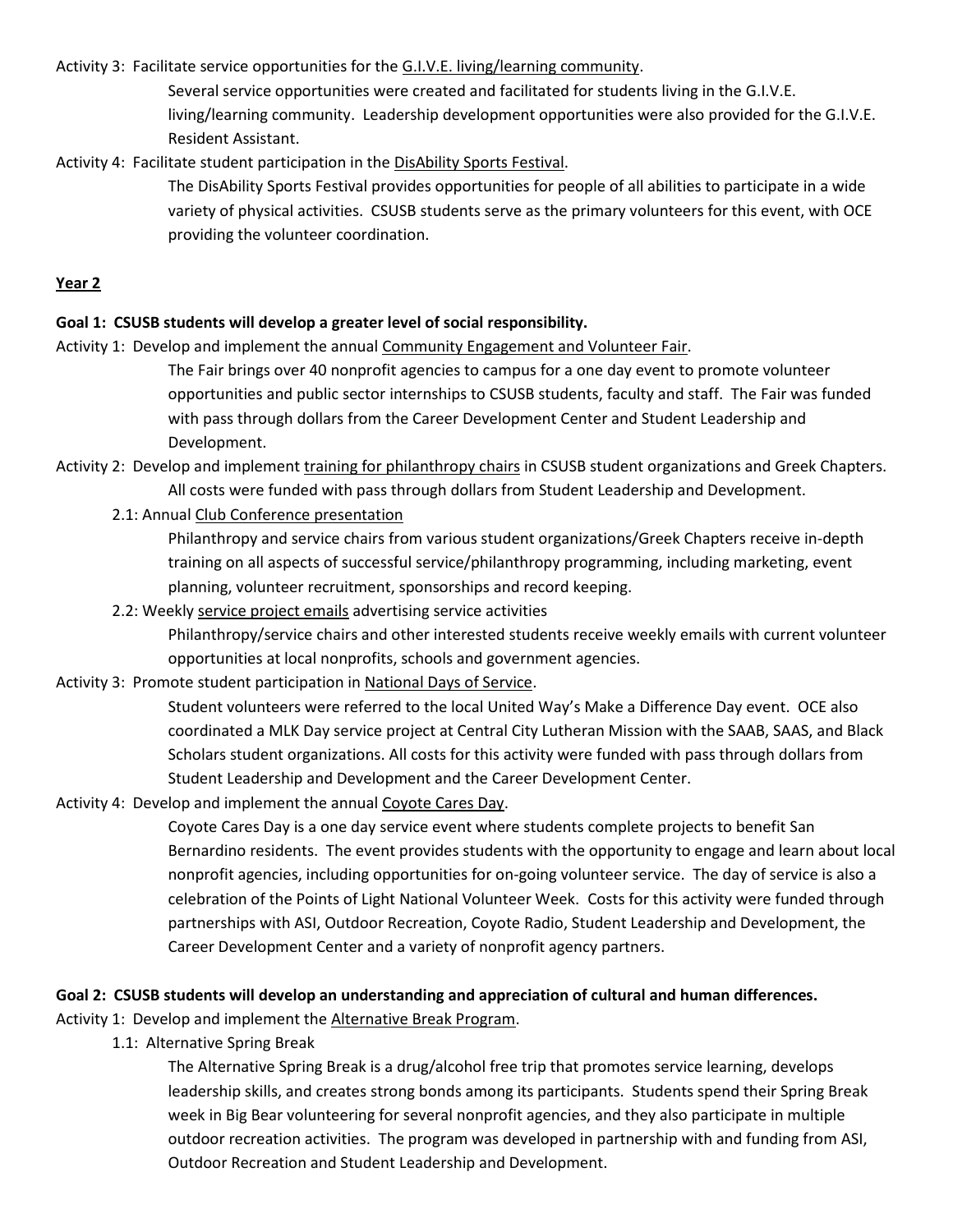## 1.2: Alternative Summer Break

The Alternative Summer Break was modeled on the successful Spring Break program, with enhanced learning opportunities and cultural experiences by leaving the Inland Empire and traveling to San Francisco. The program was developed in partnership with and funding from ASI, Outdoor Recreation and Student Leadership and Development.

Activity 2: Recruit and facilitate student participation in Service Learning Internships.

2.1: Career Development Center Internships

Service learning internships provide students with an opportunity to earn academic units and gain professional work experience by completing an in-depth service experience with a nonprofit, school or government agency. Students enroll in an internship/independent study course and are placed in an internship experience that is relevant to their major/career goals. After students complete all of the requirements for academic credit, which typically include at least 100 hours of service and a reflective essay, they receive a \$1,000 stipend to assist with academic expenses. The stipend was provided with pass through dollars from the Career Development Center.

2.2: Alumni Affairs Internships

The same service learning internship program, with student stipends funded by pass through dollars from Alumni Affairs.

# Activity 3: Facilitate service opportunities for the G.I.V.E. living/learning community.

Several service opportunities were created and facilitated for students living in the G.I.V.E. living/learning community. Leadership development opportunities were also provided for the G.I.V.E. Resident Assistant.

# Activity 4: Facilitate student participation in the DisAbility Sports Festival.

The DisAbility Sports Festival provides opportunities for people of all abilities to participate in a wide variety of physical activities. CSUSB students serve as the primary volunteers for this event, with OCE providing the volunteer coordination.

# **Goal 3: CSUSB students will develop a sense of civic responsibility.**

Activity 1: Facilitate student voter registration and voting behavior.

Students were encouraged to register to vote through a voter registration table, a fun photo booth activity, and "Rock the Vote" concert in the student union. During the summer SOAR orientation, incoming students are provided the opportunity to register to vote, including assistance with completing a voter registration card correctly. Funding was provided through pass through monies from Student Leadership and Development.

# Activity 2: Promote the Coyote Pledge and its principles.

Started promotional activities for students, faculty and staff to take a pledge to serve others as an important, universally held value at CSUSB. Developed pledge card template and advertised the pledge in combination with OCE sponsored events. Funding was provided through pass through monies from Student Leadership and Development.

#### Activity 3: Promote the Leave Your Pawprint campaign.

Began conversations with key campus stake holders about the concept of encouraging students to "leave their pawprint" on campus and the community through intentional volunteer and leadership activities. Designed logo and t-shirt for the campaign. Funding was provided with pass through funds from the Career Development Center.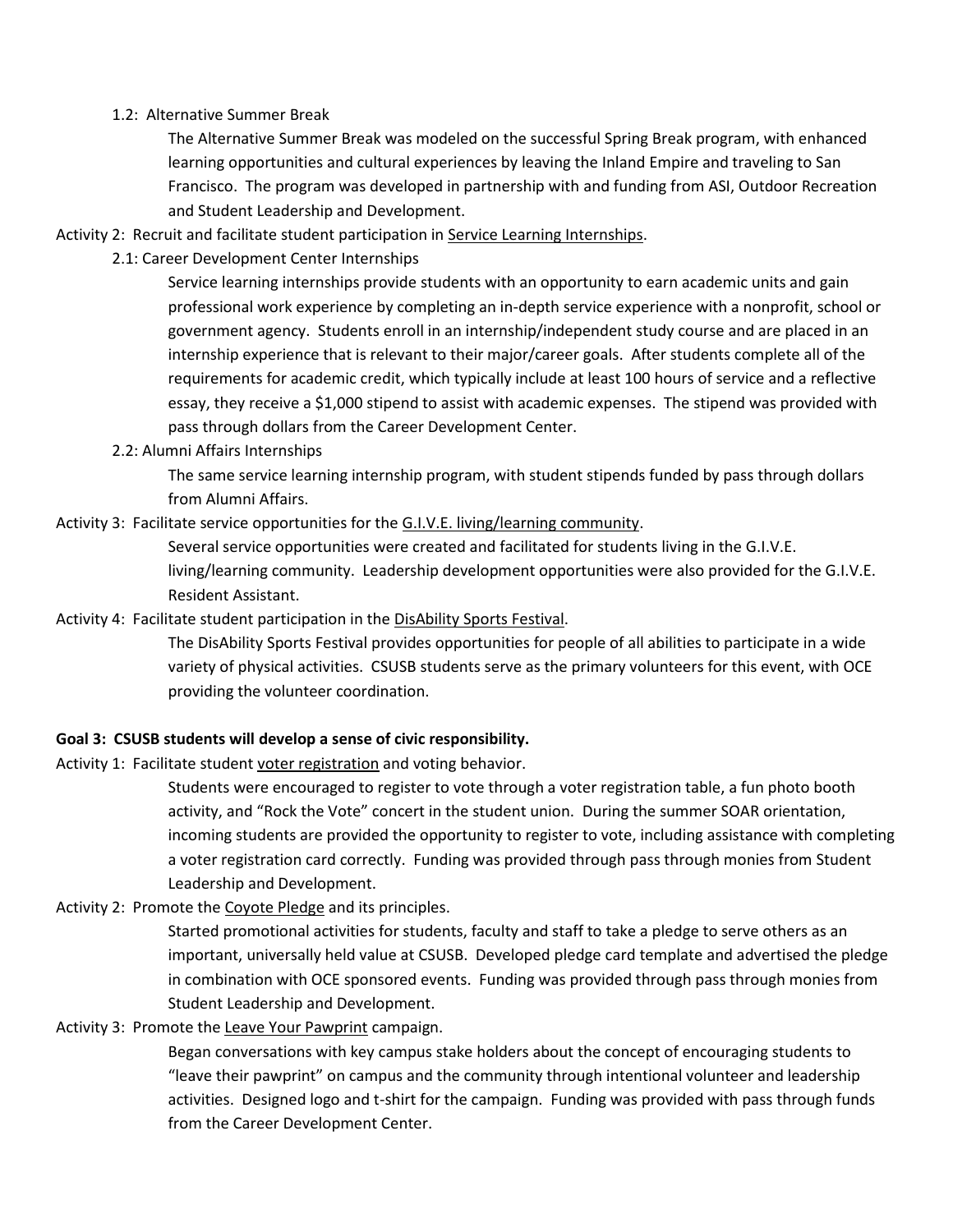#### Activity 4: Recruit and facilitate student participation in Washington DC service learning internships.

# 4.1: Washington Center Internship

Recruited and facilitated student participation in the national Washington Center Internship program, including program paperwork, students' "soft skill" preparation, and success/progress checks. Financial support for the intern was provided by the Stand Up for San Bernardino trust fund.

# 4.2: Panetta Congressional Internship

Recruited and facilitated student participation in the Panetta Congressional Internship program, including coordination with the President's Office and student's department chair to comply with program requirements.

# **Year 3**

## **Goal 1: Promote a sense of social responsibility in CSUSB students.**

Activity 1: Develop and implement the annual Community Engagement and Volunteer Fair

The Fair brings over 40 nonprofit agencies to campus for a one day event to promote volunteer opportunities and public sector internships to CSUSB students, faculty and staff. The Fair was funded with pass through dollars from Student Leadership and Development and the SSI Executive Committee.

Activity 2: On-going training and awareness of volunteer opportunities for student leaders in CSUSB student organizations and Greek Chapters.

## 2.1: Annual Club Conference presentation

Philanthropy and service chairs from various student organizations/Greek Chapters receive in-depth training on all aspects of successful service/philanthropy programming, including marketing, event planning, volunteer recruitment, sponsorships and record keeping. The training session has been enhanced with a new printed and electronic "how to" manual, which includes sample documents, checklists and worksheets. Funding was provided with pass through dollars from Student Leadership and Development.

# 2.2: Weekly service project emails advertising service activities

Philanthropy/service chairs and other interested students receive weekly emails with current volunteer opportunities at local nonprofits, schools and government agencies. Funding for the graduate assistant responsible for this effort was provided by the SSI Executive Committee.

#### 2.3: Maintain on-line volunteer opportunities postings

The OCE website added a new page of current volunteer opportunities that are vetted for CSUSB students and student organizations. Student leaders were reminded weekly to check the website for new postings. The new webpage was highlighted during office presentations to student organizations. Funding for the graduate assistant responsible for this effort was provided by the SSI Executive Committee.

# Activity 3: Promote student participation in National Days of Service.

Student organizations/Greek Chapters volunteered on MLK Day to prepare a community garden for planting. Representatives from Arrowhead United Way and Catholic Charities provided an overview of their programs, including opportunities for volunteer service. Student organization leaders received email referrals about service opportunities for Make a Difference Day. For the 9/11 Day of Service and Remembrance, students installed a sprinkler system at Central City Lutheran Mission and created cards to thank veterans. The effort was funded by Student Leadership and Development.

# Activity 4: Develop and implement the annual Coyote Cares Day.

Coyote Cares Day is a one day service event where students complete projects to benefit San Bernardino residents. The event provides students with the opportunity to engage and learn about local nonprofit agencies, including opportunities for on-going volunteer service. The day of service is also a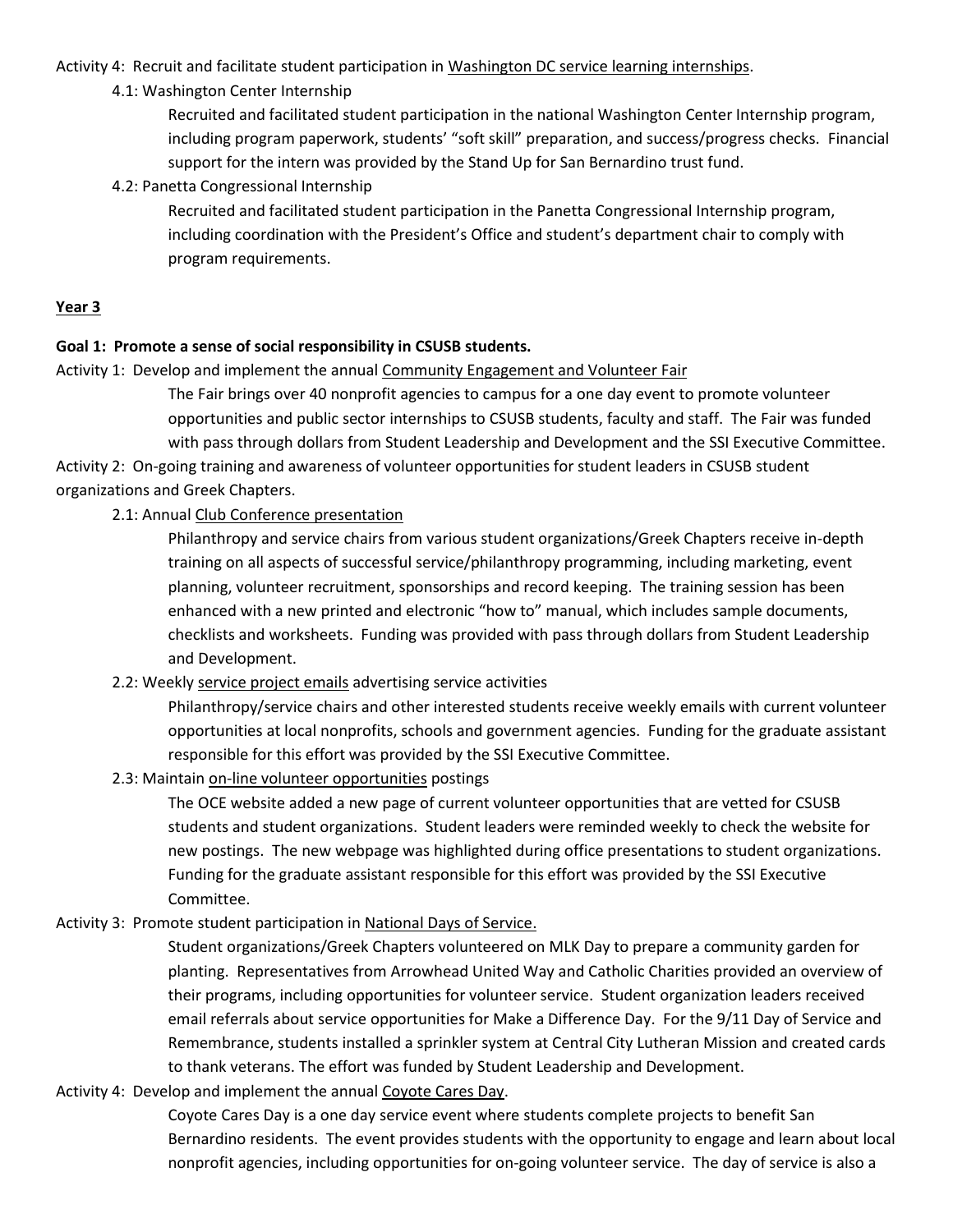celebration of the Points of Light National Volunteer Week. Costs for this activity were funded through partnerships with ASI, Outdoor Recreation, Coyote Radio, Student Leadership and Development, the SSI Executive Committee and a variety of nonprofit agency partners.

## Activity 5: SOAR volunteer service project.

Incoming freshman at both the PDC and CSUSB campuses were provided the opportunity to make greeting cards and coloring books to benefit local nonprofits. Students received information about volunteer opportunities and our campus' commitment to serve our local communities. Funding was provided with pass through dollars from Student Leadership and Development and the SOAR program.

#### **Goal 2: Promote an understanding and appreciation of cultural and human differences in CSUSB students.**

Activity 1: Develop and implement the Alternative Break Program.

1.1: Alternative Spring Break

The Alternative Spring Break is a drug/alcohol free trip that promotes service learning, develops leadership skills, and creates strong bonds among its participants. Students spend their Spring Break week in Big Bear volunteering for several nonprofit agencies, and they also participate in multiple outdoor recreation activities. The program was developed in partnership with and funding from ASI, Outdoor Recreation, and Student Leadership and Development.

# 1.2: Alternative Summer Break

The Alternative Summer Break was modeled on the successful Spring Break program, with enhanced learning opportunities and cultural experiences by leaving the Inland Empire and traveling to Alaska. The program was developed in partnership with and funding from ASI, Outdoor Recreation, and Student Leadership and Development.

# Activity 2: Facilitate service opportunities for the G.I.V.E. living/learning community.

Several service opportunities were created and facilitated for students living in the G.I.V.E. living/learning community. Leadership development opportunities were also provided for the G.I.V.E. Resident Assistant.

# Activity 3: Facilitate student participation in the DisAbility Sports Festival.

The DisAbility Sports Festival provides opportunities for people of all abilities to participate in a wide variety of physical activities. CSUSB students serve as the primary volunteers for this event, with OCE providing the volunteer coordination.

# **Goal 3: Promote a sense of civic responsibility in CSUSB students.**

Activity 1: Facilitate new student voter registration and voting behavior.

During the summer SOAR orientation, incoming students are provided the opportunity to register to vote, including assistance with completing a voter registration card correctly.

# Activity 2: Promote the Coyote Pledge and its principles.

Implemented promotional activities for students, faculty and staff to take a pledge to serve others as an important, universally held value at CSUSB. Developed pledge cards and advertised the pledge in combination with OCE sponsored events. In addition, ASI developed a promotional video for taking the Coyote Pledge that featured student leaders, CSUSB staff, and President Morales. Funding for the OCE events was provided by the SSI Executive Committee.

# Activity 3: Promote the Leave Your Pawprint campaign.

Assisted Outdoor Recreation in developing monthly weekend trips that featured both service opportunities and outdoor activities. Student participants received a Leave Your Pawprint t-shirt to wear during the service portion of the trip. Funding for the t-shirts was provided by the SSI Executive Committee, and trip funding was sponsored by Outdoor Recreation.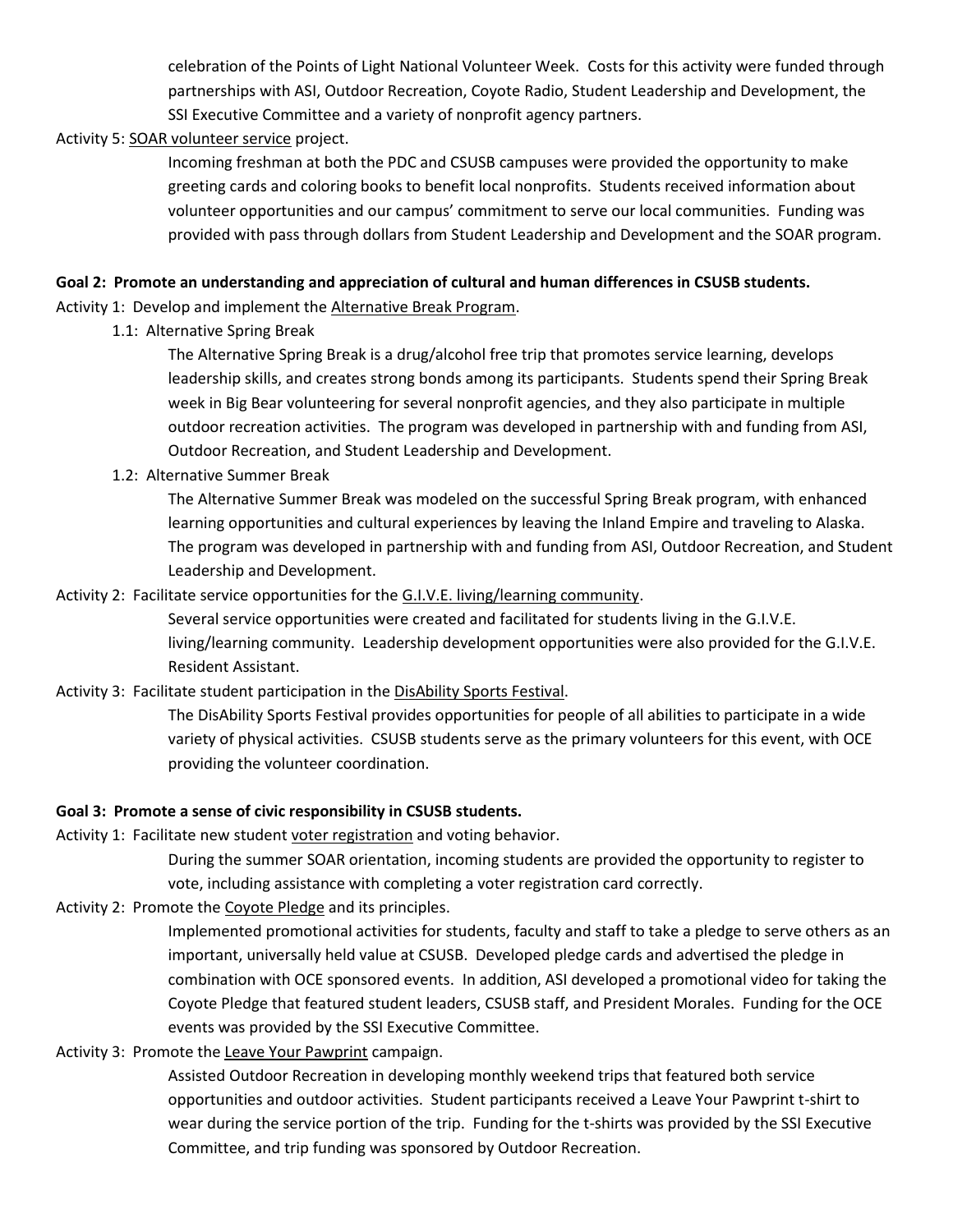## Activity 4: Recruit and facilitate student participation in Washington DC service learning internships.

# 4.1: Washington Center Internship

Recruited and facilitated student participation in the national Washington Center Internship program, including program paperwork, students' "soft skill" preparation, and success/progress checks. Funding for the Washington Center intern was provided directly from Alumni Affairs.

# 4.2: Panetta Congressional Internship

Recruited and facilitated student participation in the Panetta Congressional Internship program, including coordination with the President's Office and student's department chair to comply with program requirements.

# Activity 5: Develop and implement CSUSB's Week of Engagement programs.

The campus community had an opportunity to engage in a variety of educational and service opportunities related to hunger and poverty, including a hunger challenge, food drive, hygiene kit assembly event, educational speakers, and service with the Union Rescue Mission in Los Angeles. A highlight of the week was celebrating OCE's 15<sup>th</sup> anniversary with an "engagement party." Funding was provided by the SSI Executive Committee.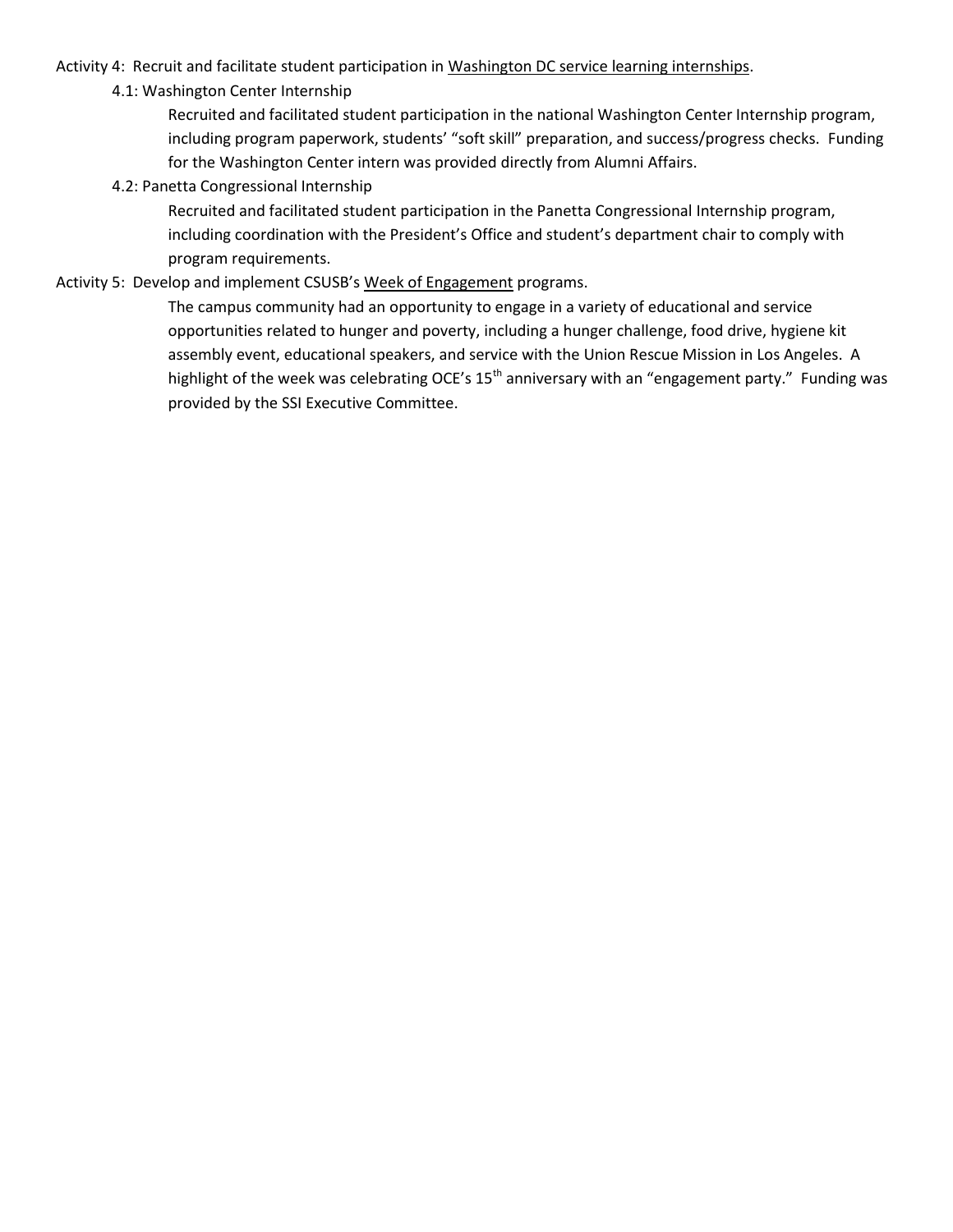**ACCOMPLISHMENTS/PROGRESS TOWARDS OUTCOMES**: (Describe the progress you have made each year toward your original SSI goals and outcomes. Indicate clearly how student success was enhanced by your program or service/s. Be sure to include the measures you employed and evidence/data you collected for each outcome where appropriate.)

| Goal 1: Promote a sense of social responsibility in CSUSB students.                                 |                                                                                                  |                                                                                                   |                                                                                                    |                                                                                                          |  |
|-----------------------------------------------------------------------------------------------------|--------------------------------------------------------------------------------------------------|---------------------------------------------------------------------------------------------------|----------------------------------------------------------------------------------------------------|----------------------------------------------------------------------------------------------------------|--|
| Outcome: CSUSB students increase their participation in service activities with reciprocal benefit. |                                                                                                  |                                                                                                   |                                                                                                    |                                                                                                          |  |
| <b>Activities</b>                                                                                   | <b>Measures</b>                                                                                  | <b>Year 1 Results</b>                                                                             | <b>Year 2 Results</b>                                                                              | <b>Year 3 Results</b>                                                                                    |  |
| Community Engagement and<br><b>Volunteer Fair</b>                                                   | Attendance, President's<br>Volunteer Service Award<br>applications                               | 250 students, 30<br>agencies, 94 award<br>applications                                            | 300 students, 40<br>agencies, 103 award<br>applications                                            | 500 students, 42<br>agencies, award<br>applications due on<br>May 1                                      |  |
| Training for student<br>organizations/Greek Chapters                                                | Satisfaction survey,<br>President's Volunteer<br>Service Award<br>applications                   | 32 students, survey<br>results as "satisfied<br>or highly satisfied,"<br>94 award<br>applications | 29 students, survey<br>results as "satisfied<br>or highly satisfied,"<br>103 award<br>applications | 33 students, survey<br>results as "satisfied<br>or highly satisfied,"<br>award applications<br>due May 1 |  |
| National Days of Service                                                                            | Attendance, President's<br>Volunteer Service Award<br>applications                               | program began in<br>103 award<br>applications<br>year 2                                           |                                                                                                    | award applications<br>due May 1                                                                          |  |
| Coyote Cares Day                                                                                    | Attendance, President's<br><b>Volunteer Service Award</b><br>applications, social<br>media posts | program began in<br>year 2                                                                        | 103 award<br>applications                                                                          | award applications<br>due May 1                                                                          |  |
| <b>SOAR Volunteer Service Project</b>                                                               | President's Volunteer<br>Service Award<br>applications                                           | program began in<br>year 3                                                                        | program began in<br>year 3                                                                         | award applications<br>due May 1                                                                          |  |

#### **Goal 2: Promote an understanding and appreciation of cultural and human differences in CSUSB students.**

Outcome: CSUSB students increase their value of the worth of individuals and communities both similar and different than their own.

| <b>Activities</b>                  | <b>Measures</b>                                          | <b>Year 1 Results</b>                                                                                                                                                | <b>Year 2 Results</b>                                                                             | <b>Year 3 Results</b>                                                                             |
|------------------------------------|----------------------------------------------------------|----------------------------------------------------------------------------------------------------------------------------------------------------------------------|---------------------------------------------------------------------------------------------------|---------------------------------------------------------------------------------------------------|
| Alternative Break Program          | Post-event student<br>reflections, social media<br>posts | 50 students, very<br>positive reflection<br>papers, reported it<br>was a good use of SSI<br>funds                                                                    | 50 students, very<br>positive reflection<br>papers, reported it<br>was a good use of SSI<br>funds | 50 students, very<br>positive reflection<br>papers, reported it<br>was a good use of SSI<br>funds |
| Service Learning Internships       | Student and site host<br>evaluations                     | 30 interns, very<br>37 interns, very<br>positive evaluations<br>positive evaluations<br>from both students<br>from both students<br>and site hosts<br>and site hosts |                                                                                                   | Program defunded                                                                                  |
| G.I.V.E. living/learning community | Post-event student<br>reflections                        | 20 students, positive<br>20 students, positive<br>reflection comments<br>reflection comments                                                                         |                                                                                                   | 20 students, positive<br>reflection comments                                                      |
| DisAbility Sports Festival         | Post-event student<br>reflections                        | 325 student<br>volunteers                                                                                                                                            | 375 student<br>volunteers                                                                         | 455 student<br>volunteers                                                                         |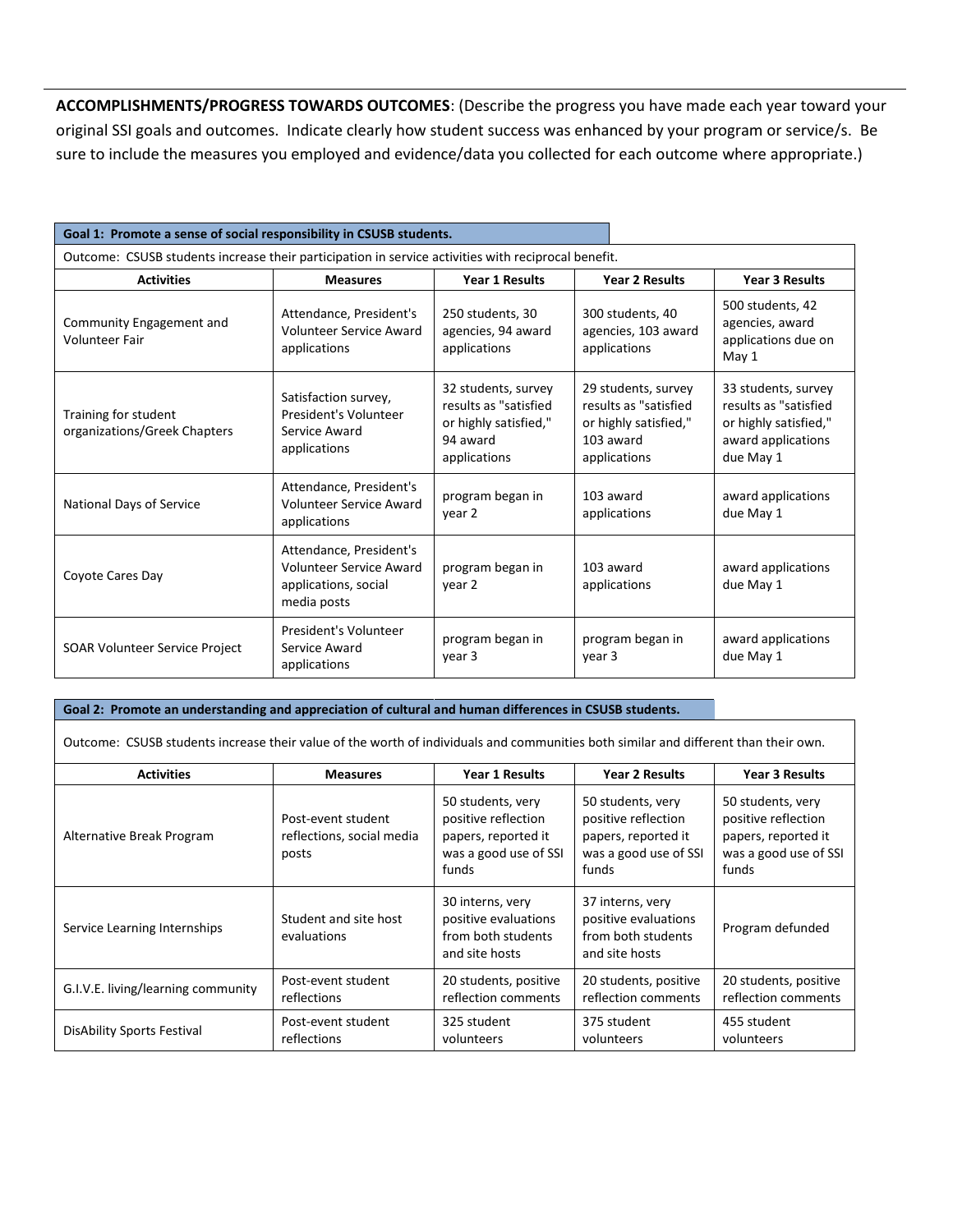| Goal 3: Promote a sense of civic responsibility in CSUSB students.                                          |                                                                      |                            |                                                                  |                                                  |  |
|-------------------------------------------------------------------------------------------------------------|----------------------------------------------------------------------|----------------------------|------------------------------------------------------------------|--------------------------------------------------|--|
| Outcome: CSUSB students increase their understanding of the importance and relevance of governance systems. |                                                                      |                            |                                                                  |                                                  |  |
| <b>Activities</b>                                                                                           | <b>Measures</b>                                                      | <b>Year 1 Results</b>      | <b>Year 2 Results</b>                                            | <b>Year 3 Results</b>                            |  |
| Voter registration                                                                                          | Completed voter<br>registration cards                                | program began in<br>year 2 | 159 voter<br>registration cards<br>completed                     | 325 voter<br>registration cards<br>completed     |  |
| Coyote Pledge                                                                                               | <b>Completed Coyote</b><br>Pledge cards                              | program began in<br>year 2 | pledge cards created,<br>advertising about the<br>pledge         | 378 pledge cards<br>completed                    |  |
| Leave Your Pawprint                                                                                         | Attendance, Post-event<br>student reflections,<br>social media posts | program began in<br>year 2 | designed t-shirts,<br>planning and<br>partnership<br>development | 200 students,<br>positive reflection<br>comments |  |
| Washington DC service learning<br>internships                                                               | student and site host<br>evaluations                                 | program began in<br>year 2 | participants were<br>very satisfied                              | participants were<br>very satisfied              |  |
| Week of Engagement                                                                                          | Attendance, social media<br>posts                                    | program began in<br>year 3 | program began in<br>year 3                                       | 300 student<br>volunteers                        |  |

**CUMULATIVE FINDINGS:** (Please discuss the overall results of your SSI-funded program(s), project(s), etc. as they pertain to your original outcomes *over the course of the past three years*. What improvements should be made?)

Our original program goals were to assist CSUSB students in developing a greater level of social responsibility, and to assist CSUSB students in developing a greater understanding and appreciation of cultural and human differences. We have developed new programs to achieve those goals, and our assessment to date reflects those goals are being met. More students are accessing our resources, volunteering in the local community, applying for service-based awards, creating new service-focused student organizations, and taking the Coyote Pledge. ASI, Student Leadership and Development and Outdoor Recreation have expanded their volunteer service program offerings, providing new entry points for students to become involved in service. CSUSB students, faculty and staff continue to receive national recognition for their service learning/volunteer service efforts, including the Washington Center Higher Education Civic Engagement Award, President's Higher Education Community Service Honor Roll, and the President's Volunteer Service Award.

There is always room for improvement and expansion of these efforts, and we have added a third goal, new programming, and developed some programs to scale to address those needs. We have been good stewards with the funds we have received and have returned high quality programs to our students for the money they have invested in our office. It is our hope that these programs will become campus traditions as a direct enactment of the fifth goal of the campus' strategic plan.

**CHALLENGES:** (Please list any significant challenges encountered over the course of the past three years that have affected your ability to fully implement your intended activities or to reach your articulated outcomes. How did you address these challenges?)

**Funding:** The Office of Community Engagement does not receive money directly from SSI funds, but instead relies on the willingness of other offices to partner and share their allocation. We have experienced variations in the amount of money we have received from year to year, with one office completely defunding us in Year 3. It has been difficult to plan staffing and programs for upcoming years given the uncertain nature of the funding we will receive.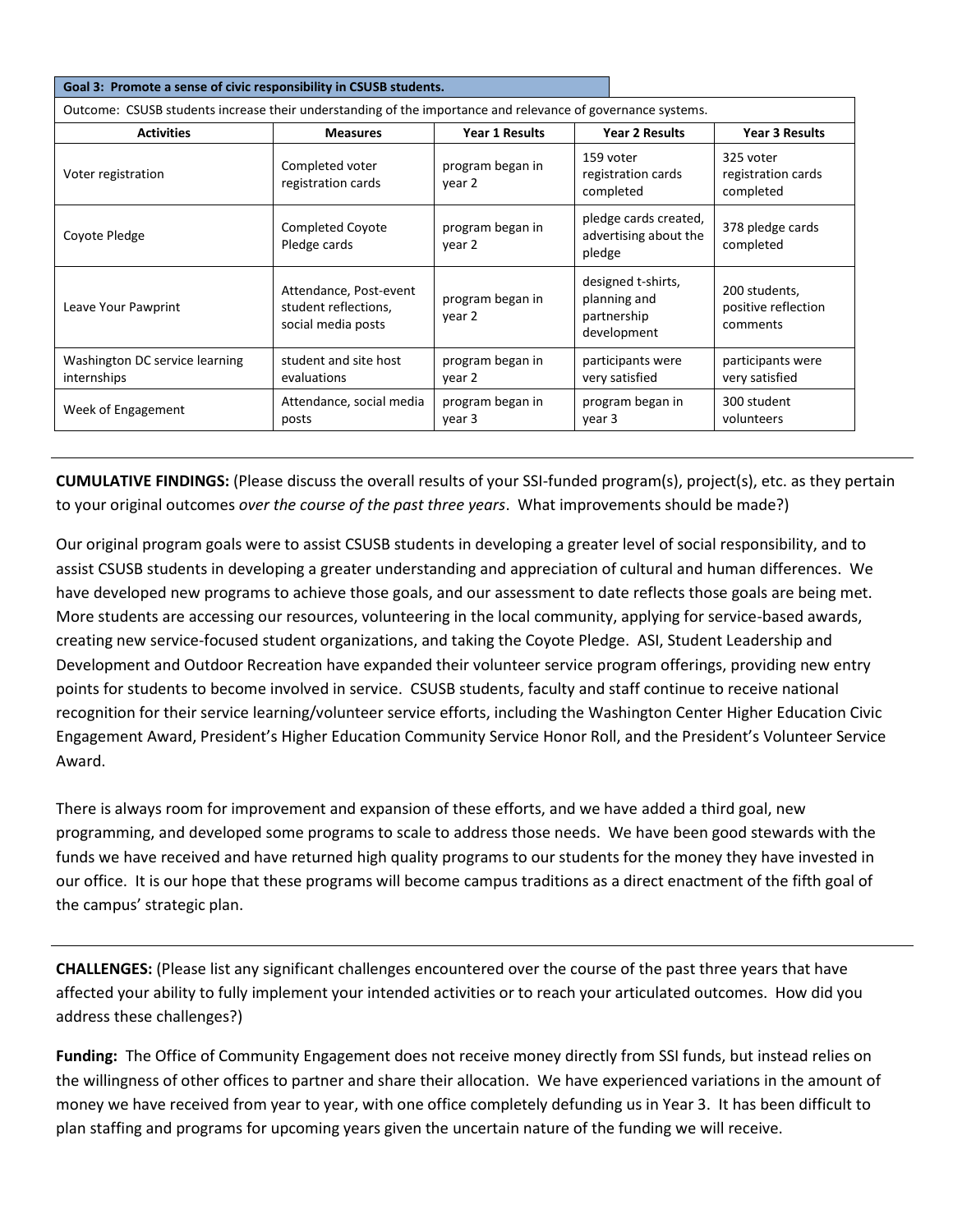**Assessment planning:** All of the SSI programs we offer are in addition to the designated expectations for our office; we have in essence doubled our work load to serve our students. Students have been very receptive to all of our SSI programs, and they frequently report their satisfaction with our efforts. Unfortunately, we have not had the staff or the time to launch a comprehensive assessment plan for our SSI programs, but rather have focused on formative evaluation strategies to help us modify our pilot programs as we develop them to scale.

OCE will not receive any pass through SSI dollars after Year 3, so the only way to continue our programs is to receive a direct SSI allocation. Our hope would be to continue the current level of programming and implement a more comprehensive assessment plan to measure the results of our efforts.

**LESSONS LEARNED:** (Please share any additional information you'd like regarding this area not covered above.)

We used a formative evaluation process to improve the quality and effectiveness of our SSI funded programs. Since the majority of our programs were new, we thought the most effective strategy would be to assess our efforts prior to the completion of the programs to address any components that needed adjustments. Formative evaluation encourages the process of reflective practice, which mirrors service learning theory. We utilized three strategies: rapid feedback, documentation, and planning evaluations to gather information about our programs and their effectiveness. Areas that were evaluated include program goals, timelines, marketing and outreach, student experience and partnership development.

Evaluation information was used to determine what was working, to make necessary changes during implementation, and to provide input to future planning and implementation. In general, most programs were effective as planned, but adjustments were made in marketing strategies and partnership development. We also wrote an additional goal for Year 2 to more accurately describe our intended outcome and added additional program offerings to enhance the student experience.

**SUSTAINABILITY:** (Please explain how your department is planning for the continuation of your SSI-funded programs, projects, activities, etc.)

The Office of Community Engagement did not use SSI funds to support existing programs, but instead created new student success programs to meet the needs of our students and local communities. OCE will not receive any pass through SSI dollars after Year 3, so the only way to continue our programs is to receive a direct SSI allocation. We hope that the SSI Executive Committee will look favorably on our request for direct funding.

If we do not receive a direct SSI allocation, there are two programs that will continue for the 2014-2015 academic year. We have secured a small budget from the Chancellor's Office Academic Student Success Program to fund several onetime service learning experiences for first year students. While it will not be the same as Coyote Cares Day, these service learning experiences will provide one-time opportunities for some of our first year students. We will also continue to coordinate the Panetta Congressional Internship student selection process, as per President Morales' directive.

Our preference would be to receive SSI dollars allocated directly to our office or to receive baseline funding for these student engagement programs. A direct allocation would allow us to plan for the year instead of relying on the varying goodwill of other offices to share their allocation with us.